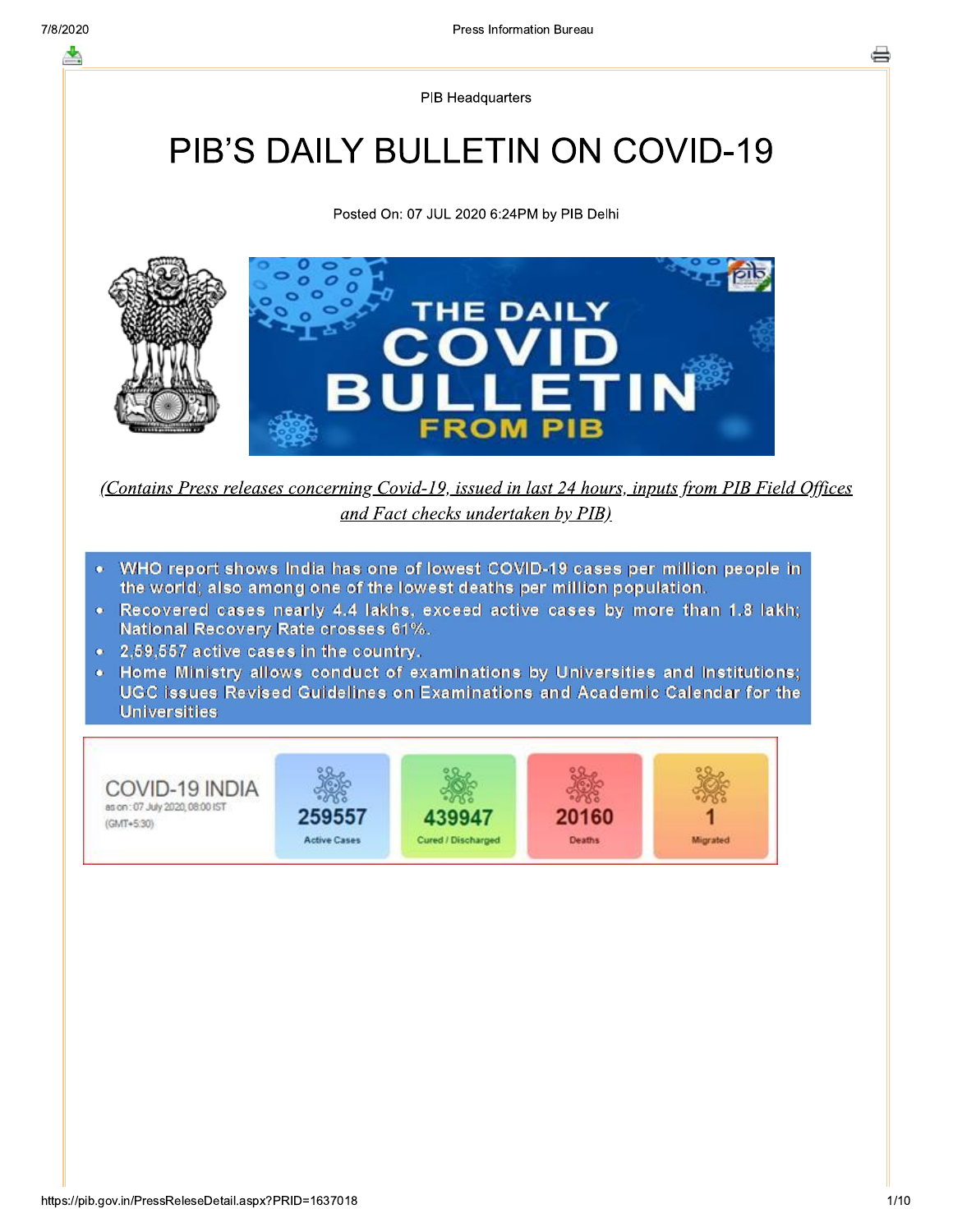

(1 + Change over the last 24 hours)

### **State/UT-wise position**

|                                                                                       |                  |                                     | Confirmed cases                                      | Recovered                                                                               | Deaths         | <b>Active cases</b>      |    |            |
|---------------------------------------------------------------------------------------|------------------|-------------------------------------|------------------------------------------------------|-----------------------------------------------------------------------------------------|----------------|--------------------------|----|------------|
| <b>Confirmed cases</b>                                                                |                  | Maharashtra                         | $2,11,987$ 1 5,368                                   | 1,15,262                                                                                | 9,026          | 87,699 1.642             |    |            |
| 7,19,665 ( † 22,252)                                                                  |                  | Tamil Nadu                          | 1,14,978 1 3,827                                     | 66,571                                                                                  | 1,571          | 46,836 $\frac{1}{2}$ -27 |    |            |
|                                                                                       |                  | Delhi                               | 1,00,823 1,379                                       | 72,088                                                                                  | 3,115          | 25,620 1 582             |    |            |
| Recovered*                                                                            |                  | Gujarat                             | 36,772 † 735                                         | 26,315                                                                                  | 1,960          | 8,497 1 295              |    |            |
|                                                                                       |                  | <b>Uttar Pradesh</b>                | 28,636 1 929                                         | 19,109                                                                                  | 809            | 8,718 1 557              |    |            |
| 4,39,948 ( + 15,515)                                                                  |                  | Telangana                           | 25,733 1,831                                         | 14,781                                                                                  | 306            | $10,646 + 258$           |    |            |
|                                                                                       |                  | Karnataka                           | 25,317 1,843                                         | 10,527                                                                                  | 401            | 14,389 1,134             |    |            |
| <b>Deaths</b>                                                                         |                  | <b>West Bengal</b>                  | 22,987 1 861                                         | 15,235                                                                                  | 779            | $6,973$ † 315            |    |            |
| 20,160<br>$($ + 467)                                                                  |                  | Rajasthan                           | 20,688 1 524                                         | 16,278                                                                                  | 461            | 3,949 169                |    |            |
|                                                                                       |                  | Andhra Pradesh                      | 20,019 1,322                                         | 8,920                                                                                   | 239            | 10,860 1 817             |    |            |
| <b>Active cases</b>                                                                   |                  | Haryana                             | 17,504 1 499                                         | 13,335                                                                                  | 276            | 3,893 1 97               |    |            |
|                                                                                       |                  | Madhya Pradesh                      | 15,284 1 354                                         | 11,579                                                                                  | 617            | 3,088 177                |    |            |
| $2,59,557$ ( $\uparrow$ 6,270)                                                        |                  | Assam                               | 12,160 1 772                                         | 7,882                                                                                   | 14             | 4,264 15                 |    |            |
|                                                                                       |                  | Bihar                               | 12,125 1 249                                         | 8,997                                                                                   | 97             | 3,031 1 15               |    |            |
| <b>Confirmed cases</b>                                                                |                  | Odisha                              | 9,526 1 456                                          | 6,486                                                                                   | 38             | 3,002 1 192              |    |            |
|                                                                                       | $-1.000$         | Jammu & Kashmir                     | 8,675 † 246                                          | 5,318                                                                                   | 138            | 3,219 177                |    |            |
|                                                                                       | $1,001 - 20,000$ | Punjab                              | $6,491$ † 208                                        | 4,494                                                                                   | 169            | 1,828 117                |    |            |
|                                                                                       | 20,001-1,20,000  | Kerala                              | 5,622 193                                            | 3,341                                                                                   | 27             | 2,254 1 24               |    |            |
|                                                                                       | 2,00,000+        | Chhattisgarh                        | 3,305 1 98                                           | 2,667                                                                                   | 14             | $624 + 32$               |    |            |
|                                                                                       |                  | Uttarakhand                         | $3,161$ † 37                                         | 2,586                                                                                   | 42             | $533 + 25$               |    |            |
|                                                                                       |                  | Iharkhand                           | 2,847 1 66                                           | 2,068                                                                                   | 20             | 759 1 42                 |    |            |
|                                                                                       |                  | Goa                                 | 1,813 1 52                                           | 1,061                                                                                   | 7              | 745                      |    | $+ -73$    |
|                                                                                       |                  | Tripura                             | 1,680 112                                            | 1,219                                                                                   | 1              | 460 1 95                 |    |            |
|                                                                                       |                  | Manipur                             | 1,390 1 24                                           | 734                                                                                     | $\Omega$       | $656 + -22$              |    |            |
|                                                                                       |                  | <b>Himachal Pradesh</b>             | $1,077$ † 14                                         | 763                                                                                     | 11             | $303 + 12$               |    |            |
|                                                                                       |                  | Ladakh                              | 1,005                                                | 836                                                                                     | 1              | $168 + -10$              |    |            |
|                                                                                       |                  | Puducherry                          | 802                                                  | 331                                                                                     | 12             | 459                      |    |            |
|                                                                                       |                  | Nagaland                            | $625 + 35$                                           | 243                                                                                     | 0              | 382 1 23                 |    |            |
|                                                                                       |                  | Chandigarh                          | 489 1 23                                             | 401                                                                                     | 6              | 82 1 17                  |    |            |
|                                                                                       |                  | DNH and Daman & Diu                 | 297 † 26                                             | 114                                                                                     | $\bf{0}$       | 183 1 18                 |    |            |
| <b>Samples tested</b>                                                                 |                  | Arunachal Pradesh                   | $270 + 1$                                            | 92                                                                                      | $\overline{2}$ | $176 + -14$              |    |            |
|                                                                                       |                  | Mizoram                             | 197 11                                               | 133                                                                                     | 0              | 64                       | 18 |            |
| Cumulative total                                                                      |                  | <b>A&amp;N Islands</b>              | $141 + 16$                                           | 74                                                                                      | 0              | $67 + 14$                |    |            |
| up to July 6                                                                          | On July 6        | Sikkim                              | $125 + 2$                                            | 65                                                                                      | 0              | $60 + -2$                |    |            |
| 1,02,11,092 2,41,430                                                                  |                  | Meghalaya                           | 80 1 18                                              | 43                                                                                      | 1              | 36 1 18                  |    |            |
| *One migrated case included in recovered<br>More than 70% deaths due to comorbidities |                  |                                     | Source: Ministry of Health and Family Welfare & ICMR | 5,034 cases being reassigned to states<br>Figures are subject to further reconciliation |                |                          |    |            |
| /PIB_India                                                                            | /PIBHindi        | f /pibindia <sub>14</sub> /pibindia | W /pibindia.wordpress.com                            | C /pibindia                                                                             |                | pib.gov.in               |    | <b>KBK</b> |

Updates on Covid-19 from Ministry of Health and Family Welfare: India has one of lowest COVID-19 cases per million in the world; Recovered cases nearly 4.4 lakhs, exceed active cases by more than 1.8 lakh; National Recovery Rate crosses 61%

WHO Situation Report 168 dated 6<sup>th</sup>July, 2020 shows that India has one of the lowest cases of COVID-19 per million population. India's cases per million population is 505.37 while the global average is at 1453.25.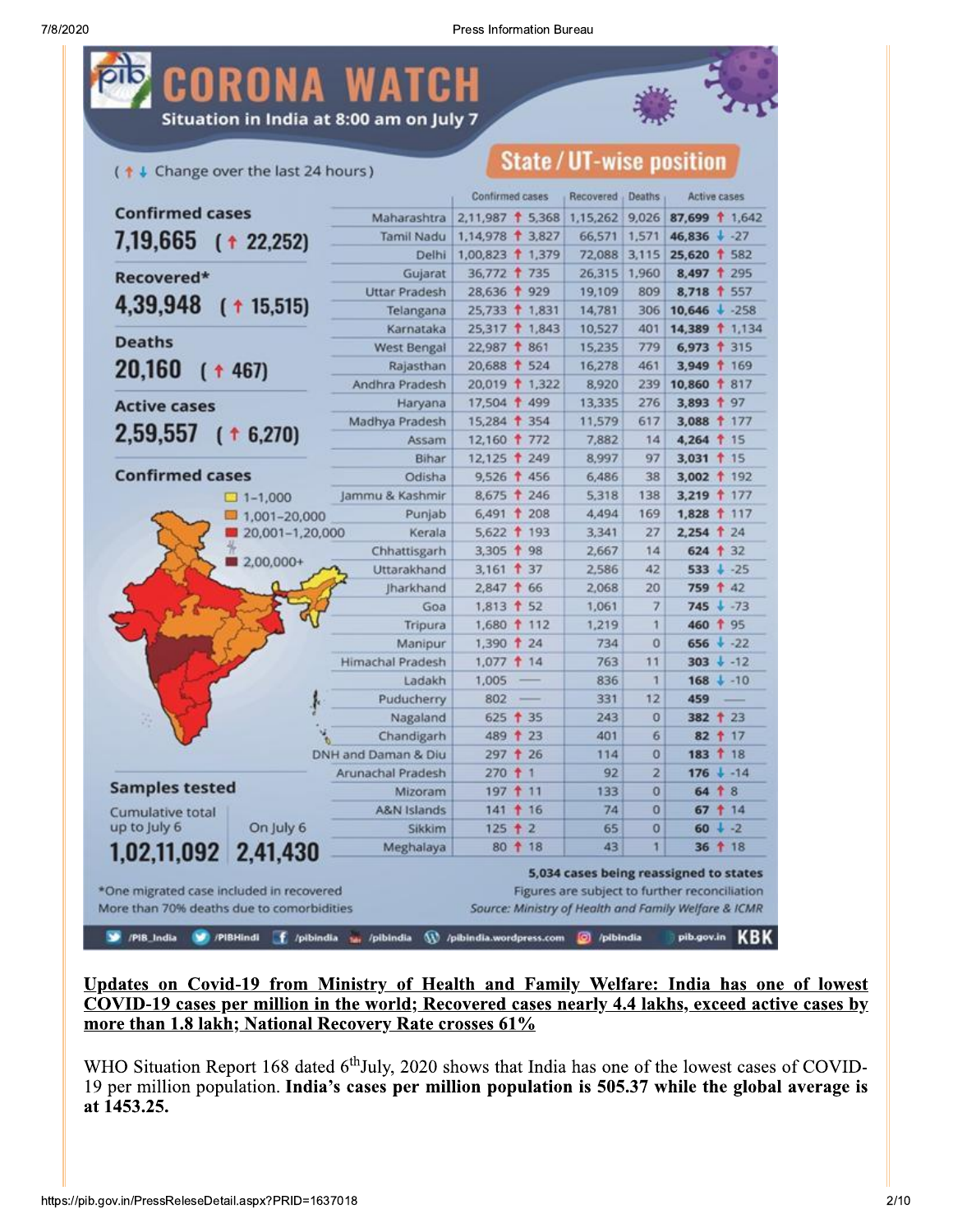Press Information Bureau



The Situation Report also shows that India has one of the lowest deaths per million population. India's cases of death per million population is 14.27 while the global average is more than its four times, at 68.29.



#### Death per Million Population - Amongst the Lowest in the World

as per WHO Stuarion Report 168 deed 6th July, 2020

There are 1201 Dedicated COVID Hospitals, 2611 Dedicated COVID Healthcare Centres and 9909 COVID Care Centres to look after COVID patients. During the last 24 hours, a total of 15,515 COVID-19 patients have been cured, taking the cumulative figure of recovered cases among COVID-19 patients to 4,39,947 as of today. As on date, there are 1,80,390 recovered cases more than the active COVID-19 cases. The recovery rate among COVID-19 patients has increased to 61.13% today. Presently, there are 2,59,557 active cases and all are under medical supervision. During the last 24 hours 2,41,430 samples have been tested. The number of nationwide samples tested for COVID-19 stands at 1,02,11,092 as of now. With 793 labs in the government sector and 322 private labs, there are as many as 1115 labs in the country.

#### For details: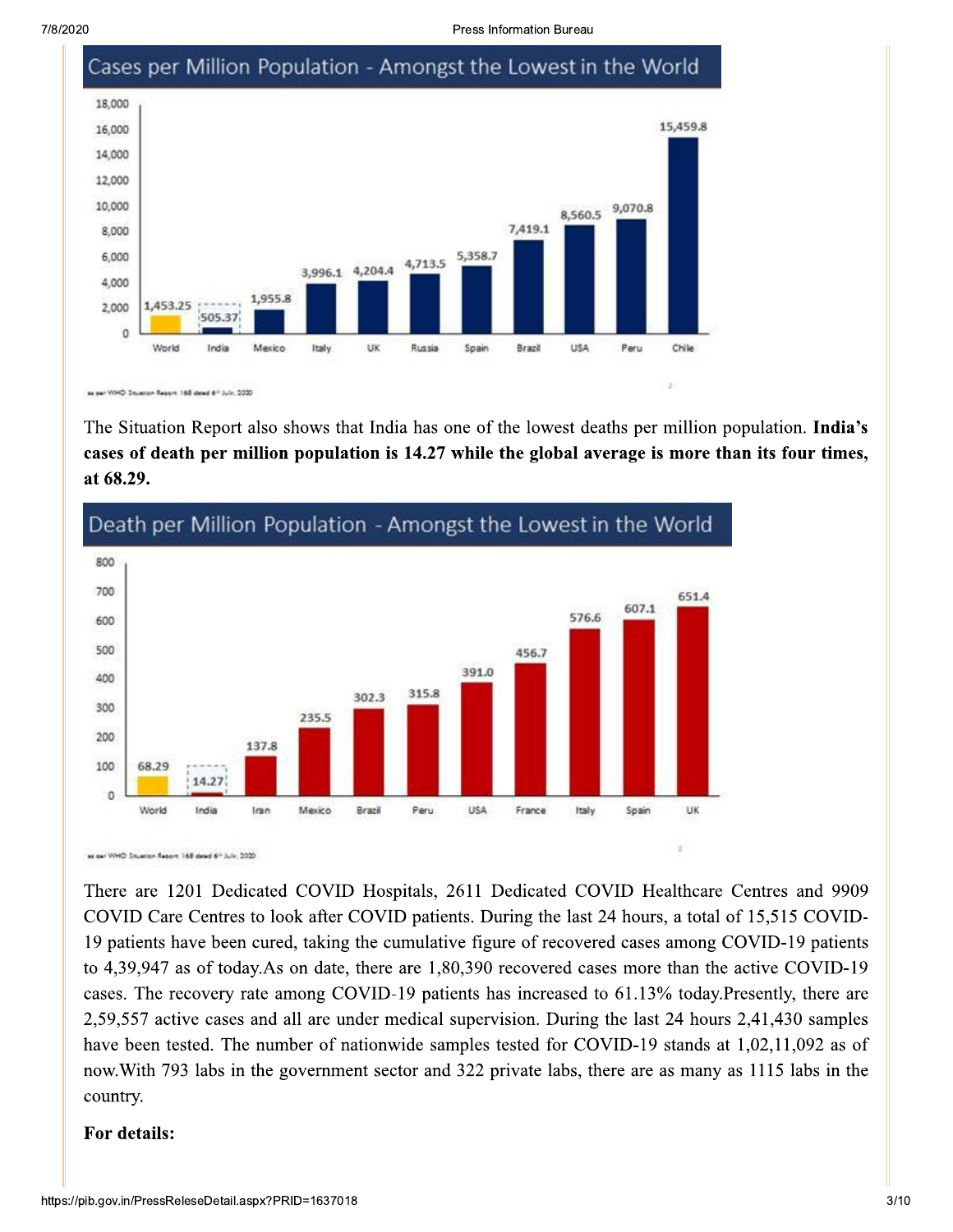#### Ministry of Home Affairs permits conduct of examinations by Universities and Institutions

Ministry of Home Affairs, in a letter to Union Higher Education Secretary, yesterday permitted conduct of examinations by Universities and Institutions. The final Term Examinations are to be compulsorily conducted as per the UGC Guidelines on Examinations and Academic Calendar for the Universities; and as per the Standard Operating Procedure (SOP) approved by the Union Ministry of Health & Family Welfare.\

**For Details** 

#### **Minister releases UGC Revised HRD Guidelines on Examinations** and Academic Calendar for the Universities in view of COVID-**19 Pandemic**

Union Human Resource Development Minister Shri Ramesh Pokhriyal 'Nishank' virtually released UGC Revised Guidelines on Examinations and Academic Calendar for the Universities in view of COVID-19 Pandemic in New Delhi on 6th July, 2020. Shri Pokhriyal said that the decision was taken to safeguard the principles of health, safety, fair and equal opportunity for students. At the same time, it is very crucial to ensure academic credibility, career opportunities and future progress of students globally. He lauded the initiatives of UGC for constantly making efforts to address various issues related to teaching, learning, examinations, academic calendar etc. in the difficult times of COVID-I9 pandemic.

#### For details:

#### "We cannot let the pandemic stop us"; Dr. Harsh Vardhan discusses bilateral Health Co-operation with his Swedish counterpart

The Swedish Minister for Health and Social Affairs Ms. Lena Hallengren digitally called upon Dr Harsh Vardhan, Union Minister of Health & Family Welfare to discuss co-operation in the field of health and medicine, today. The two Health Ministers discussed the status and containment measures for COVID-19 in the two countries, and the future vision for handling it. On the lessons India learnt while handling the COVID-19 pandemic, Dr. Harsh Vardhan said "India has a recovery rate of more than 61% and a mortality of as low as 2.78% in spite of being a country of 1.35 billion. 2.5 lakh people are being tested every day. From a single lab four months back, the country now has more than 1100 labs to diagnose COVID-19."Dr Harsh Vardhan stated that India has rather used the Novel Coronavirus outbreak as an opportunity.

#### For details:

#### World Bank provides \$400 million to enhance support for rejuvenating the Ganga

The World Bank and the Government of India today signed a loan agreement to enhance support for the NamamiGangeprogramme that seeks to rejuvenate the Ganga river. The Second National Ganga River Basin Project (SNBGRB) will help stem pollution in the iconic river and strengthen the management of the river basin which is home to more than 500 million people. The \$400 million operation comprises a loan c: \$381 million and a  $\mu$  posed Guarantee of  $\mu$  to \$19 million. The SNGRBP will finance sewage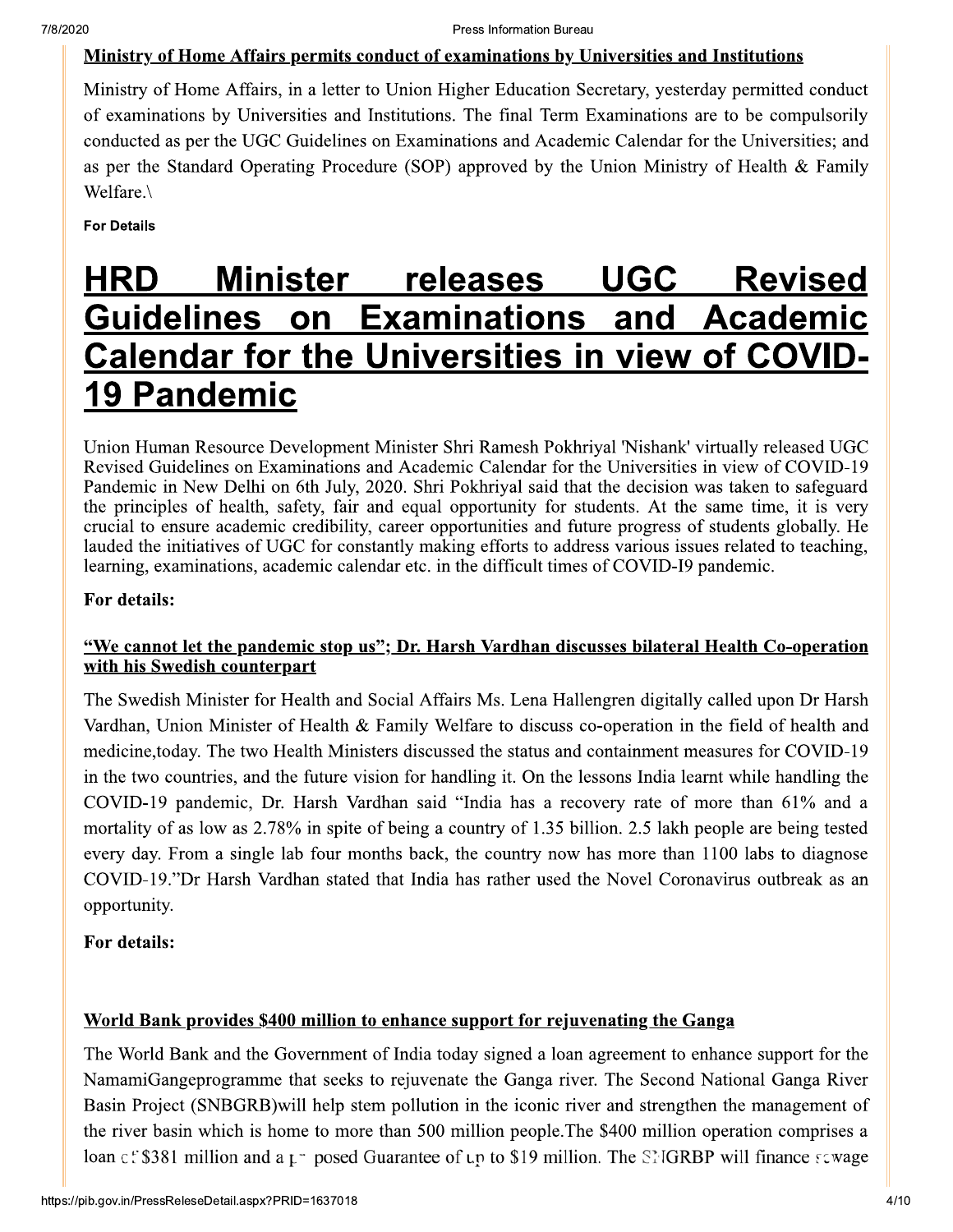networks and treatment plants in select urban areas to help control pollution discharges. These infrastructure investments and the jobs they will generate will also help India's economic recovery from the COVID-19 crisis.

#### For details:

#### MoU Signed between National Medicinal Plants Board and ICAR-National Bureau of Plant **Genetic Resources**

National Medicinal Plants Board (NMPB) under Ministry of AYUSH, and ICAR-National Bureau of Plant Genetic Resources (NBPGR) under Department of Agricultural Research and Education, have entered into a Memorandum of Understanding (MoU). The purpose of this MoU to conserve the Medicinal and Aromatic Plants Genetic Resources (MAPGRs) at designated space of ICAR-NBPGR in long-term storage module (as per availability) in the National Gene bank and or at Regional Station for medium term storage module and acquire hands-on training on plant germplasm conservation techniques to the working group of NMPB.

For details:

#### BSIP joins hands with Govt of UP to combat COVID 19 in the state

The Government of India, along with the State Governments, has been relentlessly working for prevention, containment, and management of COVID-19. BirbalSahni Institute of Palaeosciences (BSIP), under the Department of Science & Technology (DST), joined hands with the Government of Uttar Pradesh to combat COVID-19 in the state. BSIP took initial steps to start laboratory testing of COVID-19. The availability of the ancient DNA BSL-2A laboratory in the Institute itself made it possible to prepare for testing immediately. The lab is running 24x7 to test approximately 400 samples per day from various districts of Uttar Pradesh. Till date, more than 12,000 samples have been tested.

#### For details :

#### 15th Finance Commission holds meeting with the World Bank and its HLG on Health Sector

For a better understanding of the contours of India's Health Sector and in view of the Union Government's need and intention for reprioritization of its health spending, the 15<sup>th</sup> Finance commission held a meeting with representatives of the World Bank, NitiAavog and member of the Commission's High level group (HLG) on the health sector. The Chairman stated that the Commission, for the first time, will devote an entire chapter on health financing.

For details :

#### **INPUTS FROM PIB FIELD OFFICES**

• Chandigarh: The Administrator, UT Chandigarh, stressed on more vigorous contacts tracing and screening of outsiders, both at the time of entering the city and also in their place of stay. He directed the doctors and the municipal authorities to ensure that there is no outbreak of monsoon related diseases. The Administrator also ordered that the practice of employees having lunch together in canteens or in office rooms should be discontinued, keeping in view the social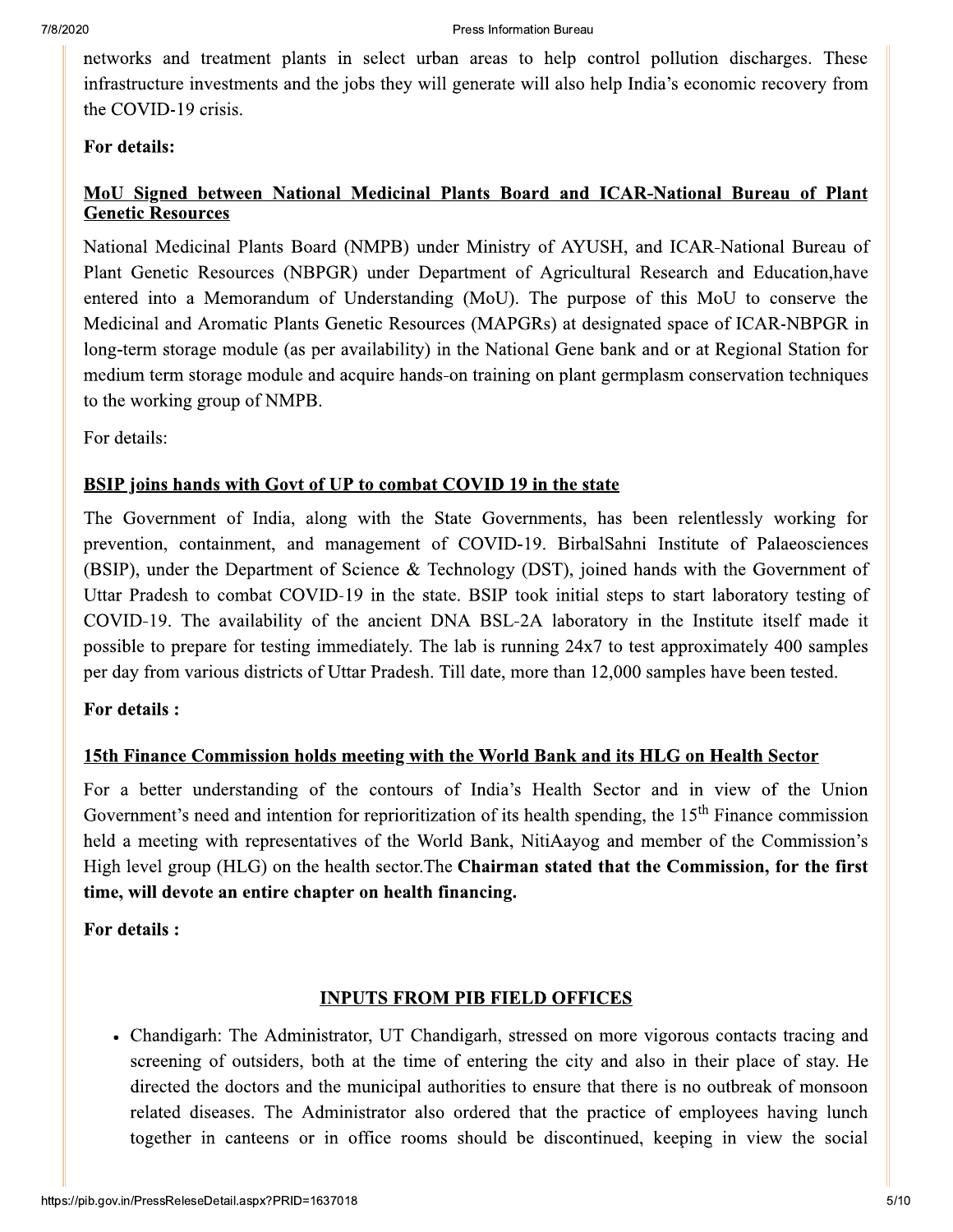#### 2020 Press in information Bureau

During tea break also, the employees should wear masks and maintain so

- <sup>7/8/2020</sup><br>
distancing norms. During<br>
distancing.<br>
 Punjab: The process of e-<br>
Punjab. Travellers can self<br>
issued by the government,<br>
registration is to avoid any<br>
border check points.<br>
 Haryana: While extending <sup>2020</sup><br>
distancing norms. During tea break also<br>
distancing.<br>
• Punjab: The process of e-registration fo<br>
Punjab. Travellers can self-register onlin<br>
issued by the government, and ensure th<br>
registration is to avoid any in Press Information Bureau<br>
rms. During tea break also, the employees should<br>
process of e-registration for all travellers to the s<br>
Illers can self-register online from the comfort of<br>
government, and ensure their hassle-fr Press Information Bureau<br>
break also, the employees should wear masks and<br>
stration for all travellers to the state has been maister online from the comfort of their homes, as p<br>
ensure their hassle-free travel for themsel Press Information Bureau<br>
eak also, the employees should wear masks and<br>
ation for all travellers to the state has been mad<br>
er online from the comfort of their homes, as per<br>
nsure their hassle-free travel for themselves. Formation Bureau<br>ployees should wear masks and maintain social<br>vellers to the state has been made mandatory in<br>he comfort of their homes, as per the guidelines<br>e-free travel for themselves. The objective of e-<br>ravellers du ear masks and maintain social<br>
has been made mandatory in<br>
r homes, as per the guidelines<br>
nemselves. The objective of e-<br>
owding and long queues at the<br>
stry due to disruptions caused <sup>7/8/2020</sup><br>
distancing norms. During<br>
distancing.<br>
• Punjab: The process of e-<br>
Punjab. Travellers can self<br>
issued by the government,<br>
registration is to avoid any<br>
border check points.<br>
• Haryana: While extending<br>
by COV Punjab: The process of e-registration for all travellers to the state has been made mandatory in Pr<br>
distancing norms. During tea break also, th<br>
distancing.<br>
• Punjab: The process of e-registration for al<br>
Punjab. Travellers can self-register online fr<br>
issued by the government, and ensure their<br>
registration is to a Press Information<br>
ering norms. During tea break also, the employer<br>
b: The process of e-registration for all travellers<br>
b. Travellers can self-register online from the con-<br>
l by the government, and ensure their hassle-f Press Information Bureau<br>
User anasks and travellers to the state has been register online from the comfort of their homes, as<br>
densure their hassle-free travel for themselves.<br>
Convenience to the travellers due to crowdin Press Information Bureau<br>Iso, the employees should wear masks and main<br>for all travellers to the state has been made ma<br>Iline from the comfort of their homes, as per the<br>their hassle-free travel for themselves. The obje<br>nc Information Bureau<br>
employees should wear masks and maintain soc<br>
travellers to the state has been made mandatory<br>
m the comfort of their homes, as per the guideline<br>
assle-free travel for themselves. The objective of<br>
the Punjab. Travellers can self-register online from the comfort of their homes, as per the gi 20<br>
distancing norms. During tea break also,<br>
distancing.<br>
• Punjab: The process of e-registration for<br>
Punjab. Travellers can self-register online<br>
issued by the government, and ensure the<br>
registration is to avoid any in <sup>Press Information</sup><br>
distancing norms. During tea break also, the employees<br>
distancing.<br>
Punjab: The process of e-registration for all travellers<br>
Punjab. Travellers can self-register online from the com<br>
issued by the go by promation Bureau<br>
bloyees should wear masks and maintain social<br>
ellers to the state has been made mandatory in<br>
be comfort of their homes, as per the guidelines<br>
e-free travel for themselves. The objective of e-<br>
avell tion Bureau<br>
vees should wear masks and maintain social<br>
rs to the state has been made mandatory in<br>
omfort of their homes, as per the guidelines<br>
ee travel for themselves. The objective of e-<br>
ellers due to crowding and l nasks and maintain social<br>been made mandatory in<br>mes, as per the guidelines<br>elves. The objective of e-<br>ng and long queues at the<br>due to disruptions caused<br>rium on compliances and<br>30, 2020 for all existing<br>h intervening per 7/8/2020<br>
distancing norms. During<br>
distancing.<br>
• Punjab: The process of e-<br>
Punjab. Travellers can sel:<br>
issued by the government,<br>
registration is to avoid any<br>
border check points.<br>
• Haryana: While extending<br>
by COVID by the government, and ensure their hassle-free travel for themselves. The objective of e-Solution Bureau<br>
employees should wear masks and maintain social<br>
travellers to the state has been made mandatory in<br>
m the comfort of their homes, as per the guidelines<br>
sssle-free travel for themselves. The objective of T/8/2020<br>
distancing norms. During te<br>
distancing.<br>
• Punjab: The process of e-re<br>
Punjab. Travellers can self-r<br>
issued by the government, a<br>
registration is to avoid any in<br>
border check points.<br>
• Haryana: While extendi TAS/2020<br>
distancing norms. During tea break a<br>
distancing.<br>
Punjab: The process of e-registratior<br>
Punjab. Travellers can self-register o<br>
issued by the government, and ensur<br>
registration is to avoid any inconveni-<br>
bord to avoid any inconvenience to the travellers due to crowding and long queues at the wear masks and maintain social<br>te has been made mandatory in<br>eir homes, as per the guidelines<br>themselves. The objective of e-<br>prowding and long queues at the<br>lustry due to disruptions caused<br>noratorium on compliances and<br>e border check po distancing norms. During tea break also, the distancing.<br>
• Punjab: The process of e-registration for a<br>
• Punjab. Travellers can self-register online is<br>
issued by the government, and ensure their<br>
registration is to avoi Should wear masks and maintain social<br>to the state has been made mandatory in<br>fort of their homes, as per the guidelines<br>ravel for themselves. The objective of e-<br>s due to crowding and long queues at the<br>Estate Industry du masks and maintain social<br>as been made mandatory in<br>inomes, as per the guidelines<br>mselves. The objective of e-<br>ding and long queues at the<br>y due to disruptions caused<br>torium on compliances and<br>per 30, 2020 for all existing has been made mandatory in<br>
r homes, as per the guidelines<br>
eemselves. The objective of e-<br>
owding and long queues at the<br>
stry due to disruptions caused<br>
pratorium on compliances and<br>
mber 30, 2020 for all existing<br>
such
	- Press Information Bur<br>
	Press Information Bur<br>
	3.<br>
	The process of e-registration for all travellers to<br>
	Travellers can self-register online from the comfor-<br>
	the government, and ensure their hassle-free trans<br>
	on is to avoi Press Information Bureau<br>
	ring tea break also, the employees should wear m<br>
	of e-registration for all travellers to the state has<br>
	i self-register online from the comfort of their hor<br>
	leant, and ensure their hassle-free t Press Information Bureau<br>reak also, the employees should wear masks and<br>ration for all travellers to the state has been mad<br>ter online from the comfort of their homes, as pe<br>nesure their hassle-free travel for themselves. Haryana: While extending relief measures for the Real Estate Industry due to di brins. During tea break also, the employees should v<br>process of e-registration for all travellers to the stat<br>ellers can self-register online from the comfort of the<br>government, and ensure their hassle-free travel for<br>s to eak also, the employees should wear masks and<br>ation for all travellers to the state has been mad<br>er online from the comfort of their homes, as per<br>nsure their hassle-free travel for themselves. The<br>venience to the travelle ne employees should wear masks and maintain and the employees should wear masks and maintain and the show than the comfort of their homes, as per the guidd r hassle-free travel for themselves. The objective to the travelle by COVID-19, the Haryana Government has decided to grant moratorium on compliances and of e-registration for all travellers to the state has an self-register online from the comfort of their hement, and ensure their hassle-free travel for ther id any inconvenience to the travellers due to crow ending relief • Punjab: The process of e-regingly Punjab. Travellers can self-reging<br>
	Punjab. Travellers can self-reging<br>
	issued by the government, and<br>
	registration is to avoid any inc<br>
	border check points.<br>
	• Haryana: While extending • Punjab: The process of e-registration for<br>Punjab. Travellers can self-register online<br>issued by the government, and ensure the<br>registration is to avoid any inconvenience<br>border check points.<br>• Haryana: While extending re for seven months from March 1, 2020 to September 30, 2020 for all  $e$ . • Punjab: The process of e-registration for all depths. Travellers can self-register online from issued by the government, and ensure their has registration is to avoid any inconvenience to the border check points.<br>• Harya is a process of e-registration for all traveliers to the avellers can self-registration for all traveliers to the comfort<br>the government, and ensure their hassle-free trav<br>i is to avoid any inconvenience to the travellers mas been made mandatory in<br>homes, as per the guidelines<br>emselves. The objective of e-<br>wding and long queues at the<br>try due to disruptions caused<br>ratorium on compliances and<br>aber 30, 2020 for all existing<br>such intervening p Funjao. Traveliers can sen-regi<br>issued by the government, and<br>registration is to avoid any inco<br>border check points.<br>Haryana: While extending relie<br>by COVID-19, the Haryana G<br>interest payments for seven me<br>projects of CLUs of CLUs, licenses etc. Moratorium period shall imply that such intervening period from Funjab. Traveners can sen-register ominations<br>issued by the government, and ensure the<br>registration is to avoid any inconvenience<br>border check points.<br>• Haryana: While extending relief measure<br>by COVID-19, the Haryana Gove Funjab. Traveners can sen-register omme from the issued by the government, and ensure their hassle registration is to avoid any inconvenience to the tra-<br>border check points.<br>Haryana: While extending relief measures for th Fregister online from the comfort of their homes,<br>and ensure their hassle-free travel for themselves<br>inconvenience to the travellers due to crowding a<br>relief measures for the Real Estate Industry due<br>na Government has deci From the comfort of their nomes, as per the guide<br>
	hassle-free travel for themselves. The objective<br>
	of the travellers due to crowding and long queues a<br>
	for the Real Estate Industry due to disruptions ca<br>
	has decided to g March  $1,2020$  to September 30, 2020 will be considered as zero period. In, and ensure their nassie-free travel for themser<br>my inconvenience to the travellers due to crowdin<br>ng relief measures for the Real Estate Industry d<br>yana Government has decided to grant moratorin<br>ven months from March 1 Insure their hassie-free travel for themselves. The<br>venience to the travellers due to crowding and lon<br>measures for the Real Estate Industry due to disi<br>vernment has decided to grant moratorium on co<br>ths from March 1, 2020 registration is to avoid any inconvenience<br>border check points.<br>Traryana: While extending relief measure<br>by COVID-19, the Haryana Governmer<br>interest payments for seven months from<br>projects of CLUs, licenses etc. Moratori<br>M The State of the State State of the State State State State State State State State State State State State State State State State State State State State State State State State State State State State State State State avoid any inconvenience to the traveliers due to c<br>thats.<br>extending relief measures for the Real Estate Ind<br>he Haryana Government has decided to grant m<br>s for seven months from March 1, 2020 to Septe,<br>s, licenses etc. Mora old any inconvenience to the traveliers due to cross.<br>
	S.<br>
	S.<br>
	S.<br>
	S.<br>
	S.<br>
	S.<br>
	S.<br>
	S.<br>
	Etending relief measures for the Real Estate Indus<br>
	for seven months from March 1, 2020 to Septen<br>
	licenses etc. Moratorium period shal bouer criects points.<br>
	Her variation is decided to grant moratorium on compliances and<br>
	Hy COVID-19, the Haryana Government has decided to grant moratorium on compliances and<br>
	interest payments for seven months from March lief measures for the Real Estate Industry due to<br>Government has decided to grant moratorium o<br>months from March 1, 2020 to September 30, 2(<br>c. Moratorium period shall imply that such inter-<br>30, 2020 will be considered as ate Industry due to disruptions caused<br>
	ant moratorium on compliances and<br>
	D September 30, 2020 for all existing<br>
	ply that such intervening period from<br>
	zero period.<br>
	the COVID-19 pandemic, the pharma<br>
	ufactured in pharma
		- Himachal Pradesh: The Chief Minister has said that even in the COVID-19 pandemic, the pl in the State remained functional and the drugs manufactured in pharma units of the State were even exported to other countries. He said that efforts should be made to convert the into opportunity since most of the States were badly affected by COVID-19, the situation in Himachal Pradesh was far better.
- Ine extending refler measures for the Keal Estate<br>19, the Haryana Government has decided to grancents for seven months from March 1, 2020 to S<br>2. LUs, licenses etc. Moratorium period shall imply<br>2.0 to September 30, 2020 w ending renet measures for the Keal Estate mutus<br>
Elementy Baryana Government has decided to grant mor<br>
for seven months from March 1, 2020 to Septem<br>
licenses etc. Moratorium period shall imply that<br>
eptember 30, 2020 will neasures for the Real Estate mutstry due to disfi-<br>ernment has decided to grant moratorium on co<br>hs from March 1, 2020 to September 30, 2020 i-<br>foratorium period shall imply that such intervenir<br>020 will be considered as z easures for the Real Estate Industry due to disrupt<br>
mment has decided to grant moratorium on com<br>
s from March 1, 2020 to September 30, 2020 fo<br>
ratorium period shall imply that such intervening<br>
20 will be considered as the diversion of constructions caused<br>
noratorium on compliances and<br>
ember 30, 2020 for all existing<br>
at such intervening period from<br>
eriod.<br>
OVID-19 pandemic, the pharma<br>
red in pharma units of the State<br>
d be made to c orium on compliances and<br>er 30, 2020 for all existing<br>ch intervening period from<br>.<br>D-19 pandemic, the pharma<br>n pharma units of the State<br>made to convert this crisis<br>:OVID-19, the situation in<br>the toll to 28. The deceased<br>n by COVID-19, the Haryana Government<br>
interest payments for seven months from<br>
projects of CLUs, licenses etc. Moratorium<br>
March 1, 2020 to September 30, 2020 will<br>
• Himachal Pradesh: The Chief Minister has<br>
industry in th COVID-19, the Haryana Government has decidents therest payments for seven months from March 1, ojects of CLUs, licenses etc. Moratorium period arch 1, 2020 to September 30, 2020 will be considented machal Pradesh: The Chie The Fraryana Government has decided to grant m<br>
is for seven months from March 1, 2020 to Septe<br>
i, licenses etc. Moratorium period shall imply tha<br>
September 30, 2020 will be considered as zero pe<br>
i: The Chief Minister h Int moratorium on compnances and<br>September 30, 2020 for all existing<br>ty that such intervening period from<br>ro period.<br>ae COVID-19 pandemic, the pharma<br>factured in pharma units of the State<br>hould be made to convert this cris Interest payments for seven months from<br>projects of CLUs, licenses etc. Moratori<br>March 1, 2020 to September 30, 2020 wi<br>
• Himachal Pradesh: The Chief Minister h<br>
industry in the State remained functional<br>
were even export merest payments for seven months from Ma<br>projects of CLUs, licenses etc. Moratorium p<br>March 1, 2020 to September 30, 2020 will be c<br>• Himachal Pradesh: The Chief Minister has sai<br>industry in the State remained functional a Kerala: One more Covid death has been reported in the State, taking the toll to 28. The de I CLOS, neenses etc. Moratorium period snall in<br>2020 to September 30, 2020 will be considered as<br>Pradesh: The Chief Minister has said that even in<br>n the State remained functional and the drugs man<br>a exported to other count d.<br>
1.<br>
D-19 pandemic, the pharma<br>
in pharma units of the State<br>
e made to convert this crisis<br>
COVID-19, the situation in<br>
the toll to 28. The deceased<br>
hile in home quarantine and<br>
nent complex in Kozhikode<br>
t administra March 1, 2020 to Septem<br>
• Himachal Pradesh: The C<br>
industry in the State rema<br>
were even exported to ot<br>
into opportunity since m<br>
Himachal Pradesh was far<br>
• Kerala: One more Covid<br>
is a 24-year old gulf retur<br>
his test a 24-year old gulf returnee in Kollam district who died yesterday while in home quarantine and September 50, 2020 will be considered as zero per<br>i: The Chief Minister has said that even in the CC<br>ate remained functional and the drugs manufactur<br>ed to other countries. He said that efforts should<br>since most of the Sta 20 will be considered as zero period.<br>
Ster has said that even in the COVID-19 pandemic<br>
ional and the drugs manufactured in pharma units<br>
ies. He said that efforts should be made to convert<br>
States were badly affected by • Himachal Pradesh: The Ch<br>
industry in the State remain<br>
were even exported to oth<br>
into opportunity since mc<br>
Himachal Pradesh was far<br>
• Kerala: One more Covid of<br>
is a 24-year old gulf return<br>
his test results came pos • Himachal Pradesh: The Chief<br>industry in the State remained<br>were even exported to other c<br>into opportunity since most of<br>Himachal Pradesh was far bett<br>Fimachal Pradesh was far bett<br>Fimachal Pradesh was far bett<br>is a 24-ye • Himachal Pradesh: The Chief Minister<br>
industry in the State remained function<br>
were even exported to other countries<br>
into opportunity since most of the S<br>
Himachal Pradesh was far better.<br>
• Kerala: One more Covid death came positive today. Six more residents of an apartment complex in Kozhikode Filmachal Pradesh: The Chief Minister has said to<br>industry in the State remained functional and the<br>were even exported to other countries. He said t<br>into opportunity since most of the States were<br>Himachal Pradesh was far b Their Minister has said that even in the COVID-19 pancialined functional and the drugs manufactured in pharma<br>ther countries. He said that efforts should be made to to nost of the States were badly affected by COVID-19<br>r b have tested positive taking the tally to 11. Following this, the district administration issued new maustry in the state remained if<br>were even exported to other co<br>into opportunity since most of<br>Himachal Pradesh was far better<br>• Kerala: One more Covid death<br>is a 24-year old gulf returnee in<br>his test results came positive maustry in the state remained functions<br>were even exported to other countries.<br>into opportunity since most of the St<br>Himachal Pradesh was far better.<br>• Kerala: One more Covid death has bee<br>is a 24-year old gulf returnee in nctional and the drugs manufactured in pharma un<br>thries. He said that efforts should be made to co<br>the States were badly affected by COVID-19, 1<br>aas been reported in the State, taking the toll to 28<br>Kollam district who die and the drugs manufactured in pnarma umis of the said that efforts should be made to convert this were badly affected by COVID-19, the situal reported in the State, taking the toll to 28. The district who died yesterday wh Is manuracured in pnarma units of the state<br>
efforts should be made to convert this crisis<br>
ly affected by COVID-19, the situation in<br>
the State, taking the toll to 28. The deceased<br>
lied yesterday while in home quarantine ctured in pharma units of the state<br>
bould be made to convert this crisis<br>
ed by COVID-19, the situation in<br>
taking the toll to 28. The deceased<br>
rday while in home quarantine and<br>
apartment complex in Kozhikode<br>
e distric were even exported to other count<br>into opportunity since most of t<br>Himachal Pradesh was far better.<br>Kerala: One more Covid death h<br>is a 24-year old gulf returnee in K<br>his test results came positive to the ta<br>directions aft after finding that the residents were not maintaining Covid-19 protocol. Three more exported to other countries. He said that entors should tunity since most of the States were badly affected Pradesh was far better.<br>The more Covid death has been reported in the State, take are not covid death has been rep mo opportunity since most of<br>Himachal Pradesh was far better.<br>
• Kerala: One more Covid death I<br>
is a 24-year old gulf returnee in in<br>
his test results came positive to<br>
have tested positive taking the ta<br>
directions after mo opporumly since most of the Himachal Pradesh was far better.<br>
• Kerala: One more Covid death ha<br>
is a 24-year old gulf returnee in K<br>
his test results came positive toda<br>
have tested positive taking the tal<br>
directions to the coronavirus outside the state. One was in Kuwait and two in Mumbai. Ity since most of the states were bady affected<br>desh was far better.<br>more Covid death has been reported in the State,<br>ld gulf returnee in Kollam district who died yeste<br>s came positive today. Six more residents of an<br>ositi mee most of the states were baary affected by<br>was far better.<br>Covid death has been reported in the State, takin<br>If returnee in Kollam district who died yesterday<br>me positive today. Six more residents of an apar<br>e taking th St of the States were badly affected by COVIL<br>better.<br>leath has been reported in the State, taking the tol<br>ee in Kollam district who died yesterday while in<br>ive today. Six more residents of an apartment cc<br>the tally to 11. is were baarly affected by COVID-19, the stitute is the preported in the State, taking the toll to 28. The d<br>district who died yesterday while in home quaran<br>i more residents of an apartment complex in Ko<br>1. Following this Death toll of Malayalees in Mumbai has reached forty. 193 new cases of Covid-19 were confirmed Himachal Pradesh was far better.<br>
Kerala: One more Covid death has been reporte<br>
is a 24-year old gulf returnee in Kollam district<br>
his test results came positive today. Six more i<br>
have tested positive taking the tally to nore Covid death has been reported in the State, the dividend pullf returnee in Kollam district who died yester<br>
is came positive today. Six more residents of an<br>
sitive taking the tally to 11. Following this, the<br>
r findi reported in the State, taking the toll to 28. The decutistrict who died yesterday while in home quarantin more residents of an apartment complex in Kozhl. Following this, the district administration issued s were not maint in Kerala yesterday.  $2,252$  patients are now undergoing treatment and  $1.83$  lakh people in • Kerala: One more Covid death has be<br>is a 24-year old gulf returnee in Kollan<br>his test results came positive today. S<br>have tested positive taking the tally to<br>directions after finding that the resid<br>Keralites succumbed to e more Covid death has been reported in the state of the state of the state of the state of the state of the positive taking the tally to 11. Following this, the first finding that the residents were not maintain inccumbed quarantine for the sa is a 24-year old guil returnee in Koham dis<br>his test results came positive today. Six n<br>have tested positive taking the tally to 11.<br>directions after finding that the residents<br>Keralites succumbed to the coronavirus our<br>De
	- Tamil Nadu: Private medical colleges to be brought under Puducherry government control for is came positive today. Six more residents of an<br>invositive taking the tally to 11. Following this, the<br>ter finding that the residents were not maintaini<br>cumbed to the coronavirus outside the state. One<br>Malayalees in Mumba Covid-19 care. The Union Ministry of Housing and Urban Affairs has directed the Greater ed positive taking the tany to 11. Following this<br>s after finding that the residents were not maint<br>succumbed to the coronavirus outside the state. C<br>1 of Malayalees in Mumbai has reached forty. 193<br>a yesterday. 2,252 pati Example that the residents were not maintaining Covid<br>to the coronavirus outside the state. One was in K<br>ees in Mumbai has reached forty. 193 new cases of<br>2,252 patients are now undergoing treatment<br>ne.<br>medical colleges t onowing uns, the district administration issued in<br>the the state. One was in Kuwait and two in Mumh<br>ed forty. 193 new cases of Covid-19 were confirm<br>w undergoing treatment and 1.83 lakh people<br>brought under Puducherry gove wing tins, the district administration issued new<br>ot maintaining Covid-19 protocol. Three more<br>e state. One was in Kuwait and two in Mumbai.<br>orty. 193 new cases of Covid-19 were confirmed<br>indergoing treatment and 1.83 lakh Chennai Corporation (GCC) to send comprehensive data on deaths during the Covid-19 pandemic ons after finding that the residents were not mat<br>
	es succumbed to the coronavirus outside the state<br>
	toll of Malayalees in Mumbai has reached forty. 1<br>
	clude 1 of Malayalees in Mumbai has reached forty. 1<br>
	ala yesterday. g unat the residents were not manifeling Covid-<br>the coronavirus outside the state. One was in Ku<br>ss in Mumbai has reached forty. 193 new cases of<br>2,252 patients are now undergoing treatment  $\varepsilon$ <br>i.<br>dedical colleges to be s were not manualning Covid-19 protocol. The<br>sutside the state. One was in Kuwait and two in M<br>reached forty. 193 new cases of Covid-19 were cone<br>a now undergoing treatment and 1.83 lakh pe<br>b b b b b b b b b b b b b b b b by July 15. Researchers in the IIT-Madras have developed a nylon-based nano-coated filter that Refailes succumbed to the coronavirus outside<br>
	Death toll of Malayalees in Mumbai has reached<br>
	in Kerala yesterday. 2,252 patients are now<br>
	quarantine for the same.<br>
	• Tamil Nadu: Private medical colleges to be b<br>
	Covid-19 bed to the coronavirus ottstae the state. One was<br>ayalees in Mumbai has reached forty. 193 new cas<br>day. 2,252 patients are now undergoing treatm<br>same.<br>The Union Ministry of Housing and Urban Af<br>tion (GCC) to send comprehen E ine state. One was in Kuwait and two in Mulmoz<br>d forty. 193 new cases of Covid-19 were confirme<br>the d forty. 193 new cases of Covid-19 were confirmed<br>provided the Great<br>provident and the most provid-19 pandem<br>nessive dat can be used to protect healthcare workers treating Covid-19 patients; project is being funded by Death toll of Malayalees in Mumt<br>in Kerala yesterday. 2,252 pation<br>quarantine for the same.<br>Tamil Nadu: Private medical col<br>Covid-19 care. The Union Min<br>Chennai Corporation (GCC) to se<br>by July 15. Researchers in the II<br>can alyalees in Mulmbal has reached lorly. 195 new ca<br>rday. 2,252 patients are now undergoing treatr<br>e same.<br>vate medical colleges to be brought under Pudt<br>The Union Ministry of Housing and Urban A<br>tion (GCC) to send comprehen ched forty. 195 new cases of Covid-19 were confinition<br>for undergoing treatment and 1.83 lakh people<br>be brought under Puducherry government contro<br>fousing and Urban Affairs has directed the Gri<br>chensive data on deaths duri 195 new cases of Covid-19 were confirmed<br>going treatment and 1.83 lakh people in<br>under Puducherry government control for<br>d Urban Affairs has directed the Greater<br>ta on deaths during the Covid-19 pandemic<br>oped a nylon-based the DRDO.  $382/$  new cases,  $3/93$  recoveries  $\&$  61 deaths reported yesterday.  $1/4/$  cases from n Kerala yesterday. 2,252 patients are now undi-<br>uarantine for the same.<br>
	Tamil Nadu: Private medical colleges to be brough<br>
	Covid-19 care. The Union Ministry of Housing a<br>
	Chennai Corporation (GCC) to send comprehensive<br> 2,232 patients are now undergoing treatment<br>me.<br>medical colleges to be brought under Puduche<br>Union Ministry of Housing and Urban Affair<br>(GCC) to send comprehensive data on deaths due<br>ners in the IIT-Madras have developed nts are now undergoing treatment and 1.83 R<br>eges to be brought under Puducherry governme<br>stry of Housing and Urban Affairs has directe<br>d comprehensive data on deaths during the Covic<br>F-Madras have developed a nylon-based n undergoing treatment and 1.85 lakn people in<br>rought under Puducherry government control fo<br>ing and Urban Affairs has directed the Greate<br>sive data on deaths during the Covid-19 pandemic<br>e developed a nylon-based nano-coate timent and 1.85 lakn people in<br>
	ducherry government control for<br>
	Affairs has directed the Greater<br>
	hs during the Covid-19 pandemic<br>
	vlon-based nano-coated filter that<br>
	tients; project is being funded by<br>
	orted yesterday. 1 Chennai. Iotal cases till now:  $1,14,9/8$  Active cases:  $46,833$  Deaths:  $15/1$  Active cases in quarantine for the same.<br>
	• Tamil Nadu: Private medical colleges to be<br>
	Covid-19 care. The Union Ministry of Ho<br>
	Chennai Corporation (GCC) to send compreh<br>
	by July 15. Researchers in the IIT-Madras h<br>
	can be used to protec al colleges to be brought under Puducherry govern<br>Ministry of Housing and Urban Affairs has dire<br>to send comprehensive data on deaths during the C<br>he IIT-Madras have developed a nylon-based nano<br>heare workers treating Covi rought under Puducherry government control fo<br>ing and Urban Affairs has directed the Greate<br>sive data on deaths during the Covid-19 pandemie<br>e developed a nylon-based nano-coated filter tha<br>ing Covid-19 patients; project i cherry government control for<br>
	fairs has directed the Greater<br>
	during the Covid-19 pandemic<br>
	m-based nano-coated filter that<br>
	mts; project is being funded by<br>
	ed yesterday. 1747 cases from<br>
	Deaths: 1571 Active cases in<br>
	fo Chennai: 24,082. The Union Ministry of Housing and Corporation (GCC) to send comprehensive of July 15. Researchers in the IIT-Madras have dev be used to protect healthcare workers treating C DRDO. 3827 new cases, 3793 recoveries & 61 nnai ry of Housing and Orban Attains has directed<br>comprehensive data on deaths during the Covid-Madras have developed a nylon-based nano-coat<br>orkers treating Covid-19 patients; project is bein<br>recoveries & 61 deaths reported ye It's has directed the Greater<br>
	luring the Covid-19 pandemic<br>
	-based nano-coated filter that<br>
	s; project is being funded by<br>
	d yesterday. 1747 cases from<br>
	eaths: 1571 Active cases in<br>
	or handloom weavers<br>
	-elief package. St
	- Karnataka:  $CM$ the direct benefit for handloom A 'NekaraSammana Yojane', as part of the State's Covid-19 economic relief package. State to deploy Final Corporation (GCC) to send comprenensive<br>July 15. Researchers in the IIT-Madras have dev<br>to be used to protect healthcare workers treating (<br>DRDO. 3827 new cases, 3793 recoveries & 61<br>ennai. Total cases till now: 1,14 (GCC) to send comprenensive data on deaths during<br>the strain the IIT-Madras have developed a nylon-bit<br>the althcare workers treating Covid-19 patients;<br>w cases, 3793 recoveries & 61 deaths reported<br>is till now: 1,14,978 A tinal year MBBS and nursing students at Covid Care Centres. ASHA workers across Karnataka, y July 15. Researchers in the 11-Madras have dometed an be used to protect healthcare workers treating<br>ne DRDO. 3827 new cases, 3793 recoveries & Chennai. Total cases till now: 1,14,978 Active<br>hennai: 24,082.<br>Carnataka: CM y 15. Researchers in the 111-Madras have developed a<br>e used to protect healthcare workers treating Covid-19 p<br>RDO. 3827 new cases, 3793 recoveries & 61 deaths re<br>ai. Total cases till now: 1,14,978 Active cases: 46,8<br>ai: 24 Madras have developed a hylon-based hano-coate<br>orkers treating Covid-19 patients; project is being<br>recoveries & 61 deaths reported yesterday. 1747<br>4,978 Active cases: 46,833 Deaths: 1571 Acti<br>direct benefit transfer for h Exercise a nyion-based nano-coated inter that<br>
	ovid-19 patients; project is being funded by<br>
	deaths reported yesterday. 1747 cases from<br>
	ses: 46,833 Deaths: 1571 Active cases in<br>
	transfer for handloom weavers -<br>
	-19 econo a nyion-based nano-coated iller that<br>9 patients; project is being funded by<br>8 reported yesterday. 1747 cases from<br>6,833 Deaths: 1571 Active cases in<br>msfer for handloom weavers<br>0 nomic relief package. State to deploy<br>res. who are on the frontline of battling the pandemic, to boycott work from July 10, as the State patients; project is being runded by<br>eported yesterday. 1747 cases from<br>333 Deaths: 1571 Active cases in<br>fer for handloom weavers -<br>omic relief package. State to deploy<br>. ASHA workers across Karnataka,<br>tt work from July 10 government fails to meet their demands.  $1843$  new cases, 680 discharges  $\&$  30 deaths reported the DRDO. 3827 hew cases, 3793 reco<br>
	Chennai. Total cases till now: 1,14,97<br>
	Chennai: 24,082.<br>
	• Karnataka: CM launches the directions of the strange of the strange and nursing students a<br>
	who are on the frontline of battl 27 new cases, 3793 recoveries  $\alpha$  of deaths reportions cases till now: 1,14,978 Active cases: 46,833<br>2.<br>M launches the direct benefit transfer naYojane', as part of the State's Covid-19 econom<br>3S and nursing students at  $^{5/93}$  recoveries  $\alpha$  of deaths reported yesterday. 1<br>  $^{11}$ , 1,14,978 Active cases: 46,833 Deaths: 1571 A<br>
	the direct benefit transfer for handloon<br>
	art of the State's Covid-19 economic relief package.<br>
	students at C eries  $\alpha$  of deaths reported yesterday. 1747 cases from<br>Active cases: 46,833 Deaths: 1571 Active cases in<br>ct benefit transfer for handloom weavers<br>ate's Covid-19 economic relief package. State to deploy<br>Covid Care Centre Borted yesterday. 1747 cases from<br>33 Deaths: 1571 Active cases in<br>tr for handloom weavers -<br>mic relief package. State to deploy<br>ASHA workers across Karnataka,<br>t work from July 10, as the State<br>0 discharges & 30 deaths rep Chennai: 24,082.<br>
	Chennai: 24,082.<br>
	• Karnataka: CM launch<br>
	• NekaraSammana Yojane', a<br>
	final year MBBS and nurs<br>
	who are on the frontline c<br>
	government fails to meet t<br>
	yesterday. Total positive ca<br>
	• Andhra Pradesh:State Total positive cases:  $25,317$  Active cases:  $14,385$  Deaths:  $401$  Discharges:  $10,527$ . Chennai: 24,082.<br>
	Chennai: 24,082.<br>
	Chennai: 24,082.<br>
	Chennai: 24,082.<br>
	Chennai: 24,082.<br>
	Chennai: 24,082.<br>
	Chennai: 24,082.<br>
	Chennai: 24,082.<br>
	Chennai: 24,082.<br>
	Chennai: 24,082.<br>
	Chennai: 24,082.<br>
	Chennai: 24,082.<br>
	Chenna nennai: 24,082.<br>
	armataka: CM launches the direct benefit<br>
	lekaraSammana Yojane', as part of the State's Covid<br>
	al year MBBS and nursing students at Covid Care<br>
	ho are on the frontline of battling the pandemic,<br>
	wernment f Im now: 1,14,978 Active cases: 46,855 Deaths:<br>
	mches the direct benefit transfer for h.<br>
	ne', as part of the State's Covid-19 economic relief p<br>
	nursing students at Covid Care Centres. ASHA wor<br>
	ne of battling the pandemi S Active cases: 46,855 Deaths: 1571 Active c<br>ect benefit transfer for handloom wear<br>State's Covid-19 economic relief package. State to<br>t Covid Care Centres. ASHA workers across Kan<br>pandemic, to boycott work from July 10, cases: 46,855 Deaths: 1571 Active cases in<br>nefit transfer for handloom weavers -<br>ovid-19 economic relief package. State to deploy<br>Care Centres. ASHA workers across Karnataka,<br>ic, to boycott work from July 10, as the State Chemnai: 24,082.<br>
	• Karnataka: CM launches the G<br>
	• 'NekaraSammanaYojane', as part of the<br>
	final year MBBS and nursing students<br>
	who are on the frontline of battling t<br>
	government fails to meet their deman<br>
	yesterday. Tota OS2. CM launches the direct benefit transf<br>manaYojane', as part of the State's Covid-19 econ<br>BBS and nursing students at Covid Care Centres<br>the frontline of battling the pandemic, to boyco<br>fails to meet their demands. 1843 direct benefit transfer for handloom<br>
	if the State's Covid-19 economic relief package. St<br>
	ents at Covid Care Centres. ASHA workers acros<br>
	g the pandemic, to boycott work from July 10,<br>
	ands. 1843 new cases, 680 discharges EXAMPLE analyojane', as part of the State's Covid-19 econor<br>
	BS and nursing students at Covid Care Centres.<br>
	e frontline of battling the pandemic, to boycott<br>
	ils to meet their demands. 1843 new cases, 680<br>
	1 positive case  $\alpha$ , as part of the State's Covid-19 economic relief pack<br>ursing students at Covid Care Centres. ASHA worker<br>e of battling the pandemic, to boycott work from Ju<br>t their demands. 1843 new cases, 680 discharges &<br>cases: 25 example of annual divergence of the PSRTC border of the State's Covid-19 economic relief package. State<br>at Covid Care Centres. ASHA workers across K<br>he pandemic, to boycott work from July 10, as<br>ds. 1843 new cases, 680 dis the state s Covid-19 economic refler package. Starts at Covid Care Centres. ASHA workers acros g the pandemic, to boycott work from July 10, nands. 1843 new cases, 680 discharges & 30 de 17 Active cases: 14,385 Deaths: 401 A workers across Karnataka,<br>
	x from July 10, as the State<br>
	harges & 30 deaths reported<br>
	01 Discharges: 10,527.<br>
	d engineering and medicine<br>
	be conducted on July 19 with<br>
	APSRTC boycotted duties on<br>  $\epsilon$  es succumbed to C
		- Andhra Pradesh:State government, is making arrangements to hold engineering and medicine entrance (EAMCET) examination with strict measures; mock test to be conducted on July 19 with the help of Computer Society of India. In Nellore, employees of the APSRTC boycotted duties on mal year MBBS and nursin<br>who are on the frontline of<br>government fails to meet th<br>yesterday. Total positive case<br>• Andhra Pradesh:State gover<br>entrance (EAMCET) examin<br>the help of Computer Societ:<br>Tuesday expressing f. .'s o Imal year MBBS and nursing students a<br>who are on the frontline of battling the<br>government fails to meet their demands<br>yesterday. Total positive cases: 25,317 A<br>Andhra Pradesh:State government, is n<br>entrance (EAMCET) examin Imal year MBBS and nursing students at Covid<br>who are on the frontline of battling the pandem<br>government fails to meet their demands. 1843 n<br>yesterday. Total positive cases: 25,317 Active case<br>Andhra Pradesh:State governmen over Covid-19 situation after two employees succumbed to  $C$  v d-19 and nursing students at Covid Care Centres. As<br>
		frontline of battling the pandemic, to boycott we<br>
		to meet their demands. 1843 new cases, 680 dis<br>
		ositive cases: 25,317 Active cases: 14,385 Deaths:<br>
		State government, is ma de Care Centres. ASHA workers across Karnatak<br>
		emic, to boycott work from July 10, as the Sta<br>
		3 new cases, 680 discharges & 30 deaths reporte<br>
		ases: 14,385 Deaths: 401 Discharges: 10,527.<br>
		arrangements to hold engineerin Care Centres. ASHA workers across Karnataka,<br>nic, to boycott work from July 10, as the State<br>new cases, 680 discharges & 30 deaths reported<br>es: 14,385 Deaths: 401 Discharges: 10,527.<br>urrangements to hold engineering and m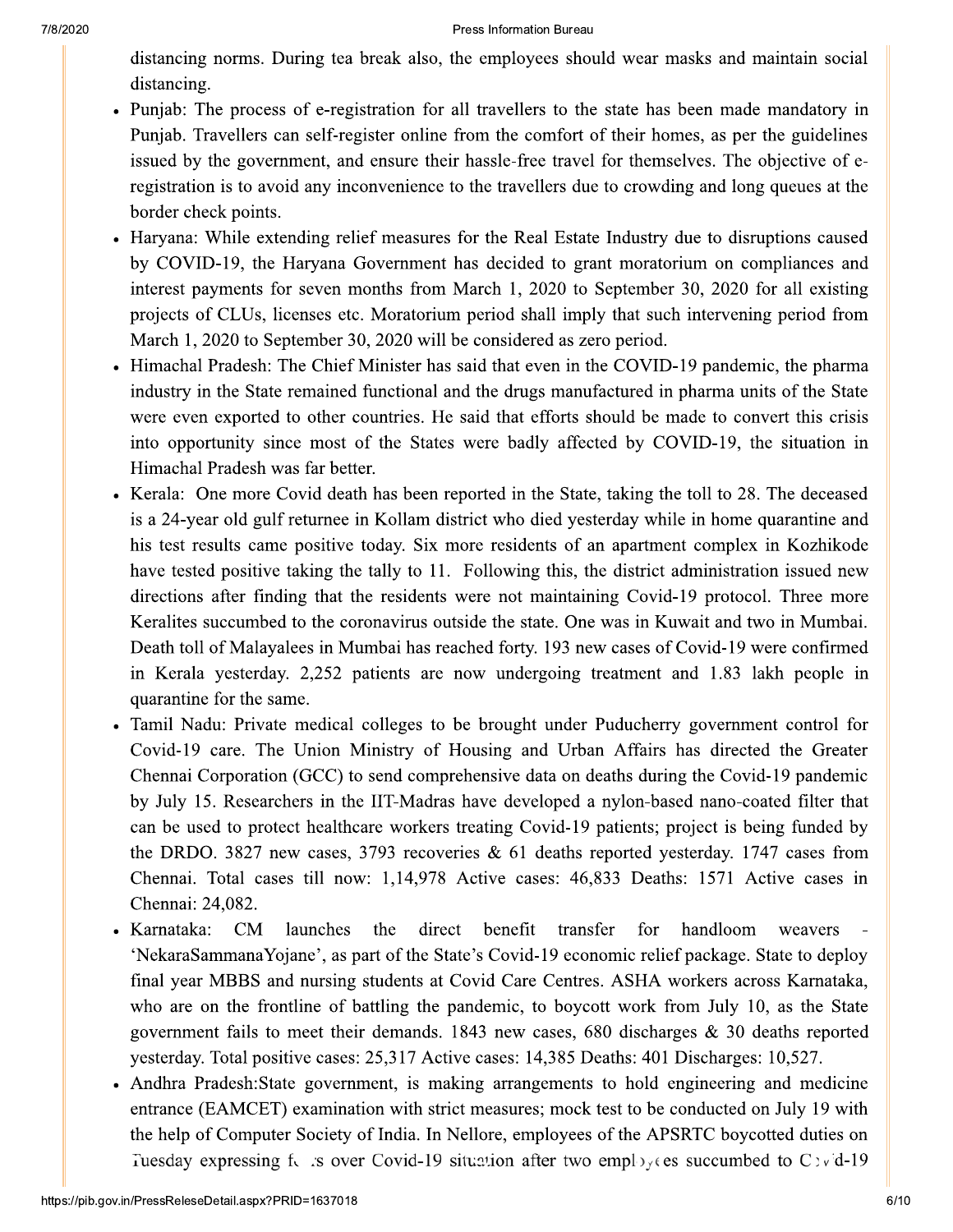Press Information Bureau

recently and fresh cases being reported. 1178 new cases, 762 discharged and 13 deaths reported during last 24 hours after testing 16,238 samples. Of the 1178 cases, 22 are inter-state cases and one from abroad. Total cases: 21,197, Active cases: 11,200 Deaths: 252 Discharges: 9745.

- Telangana: Private medical colleges in Hyderabad await clarity on Covid patients' treatment, expenses. With Covid-19 cases on the rise, the Telangana government is now trying to put in place the e-office system, the implementation of which has been pending for a long time. Total cases till yesterday: 25,733 Active cases: 10,646 Deaths: 306, Discharges: 14,781.
- Assam: Over 250 Assam Cops are affected by Coronavirus and among them 80 percent are from Guwahati tweeted Shri BhaskarJyotiMahanta, DGP of Assam.
- Manipur: Manipur police detained 442 violators of lockdown for not wearing masks and maintaining social distancing in public. 265 vehicles were also detained. A total of Rs 57,500 collected as fine from the violators.
- Mizoram: Six recovered Covid-19 patients discharged today in Mizoram, now active cases stands at 58 while 139 cured so far.
- Nagaland: One special train starting from Bangalore with 500 returnees expected to reach Dimapur, Nagaland on 9th July 2020.11 new positive cases of COVID-19 have been confirmed in Nagaland. Total number of positive cases in the state stands at 636 with 393 active cases and 243 recovered.
- Maharashtra: state government is gradually lifting restrictions under the 5th phase of Mission Begin Again. Fresh orders have been issued to allow hotels, lodges and guest houses outside containment zones, to operate from tomorrow with 33% of their capacity. Maharashtra reported 5,368 new Coronavirus positive cases, taking the state tally to 2,11,987 cases. 3,522 patients were cured and discharged on Monday, taking the number of cured persons to 1,15,262. There are 87,681 active cases in the state.
- Gujarat: In Gujarat, the total number of cases of COVID-19 has reached up to 36,858, with the report of 735 new cases. The state has recorded more than 700 new cases on the third consecutive day. Also, 17 new deaths have been reported, which increases the state's death toll to 1962. The maximum of 201 cases were reported from Surat, while Ahmedabad recorded 168 new cases.
- Rajasthan: With the report of 234 new cases this morning, the total number of cases has gone up to 20,922. The number of active cases is 3,949. The total number of recoveries has also gone up to 16,320.
- Madhya Pradesh: More than 56 lakh households have been surveyed so far under the state government's Kill Corona campaign, covering approximately 2.9 crore people. The state reported 354 new positive cases during the last 24 hours taking the overall tally to 15,284. The total number of recoveries has gone up to 11,579 with the discharge of 168 patients from hospitals in the state on Monday.

#### **FACTCHECK**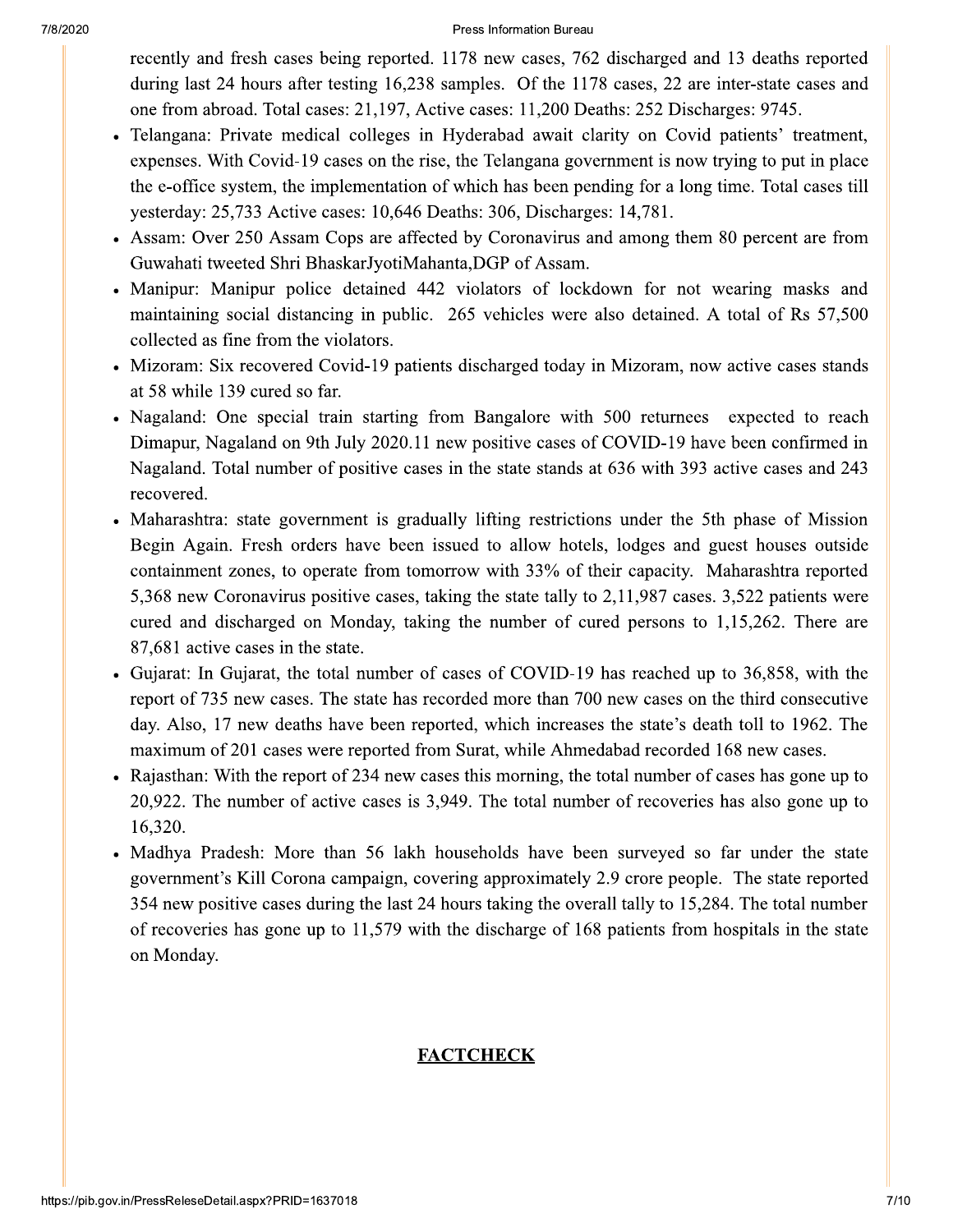

EMAIL GOVT. OF INDIA RELATED FAKE NEWS TO pibfactcheck@gmail.com